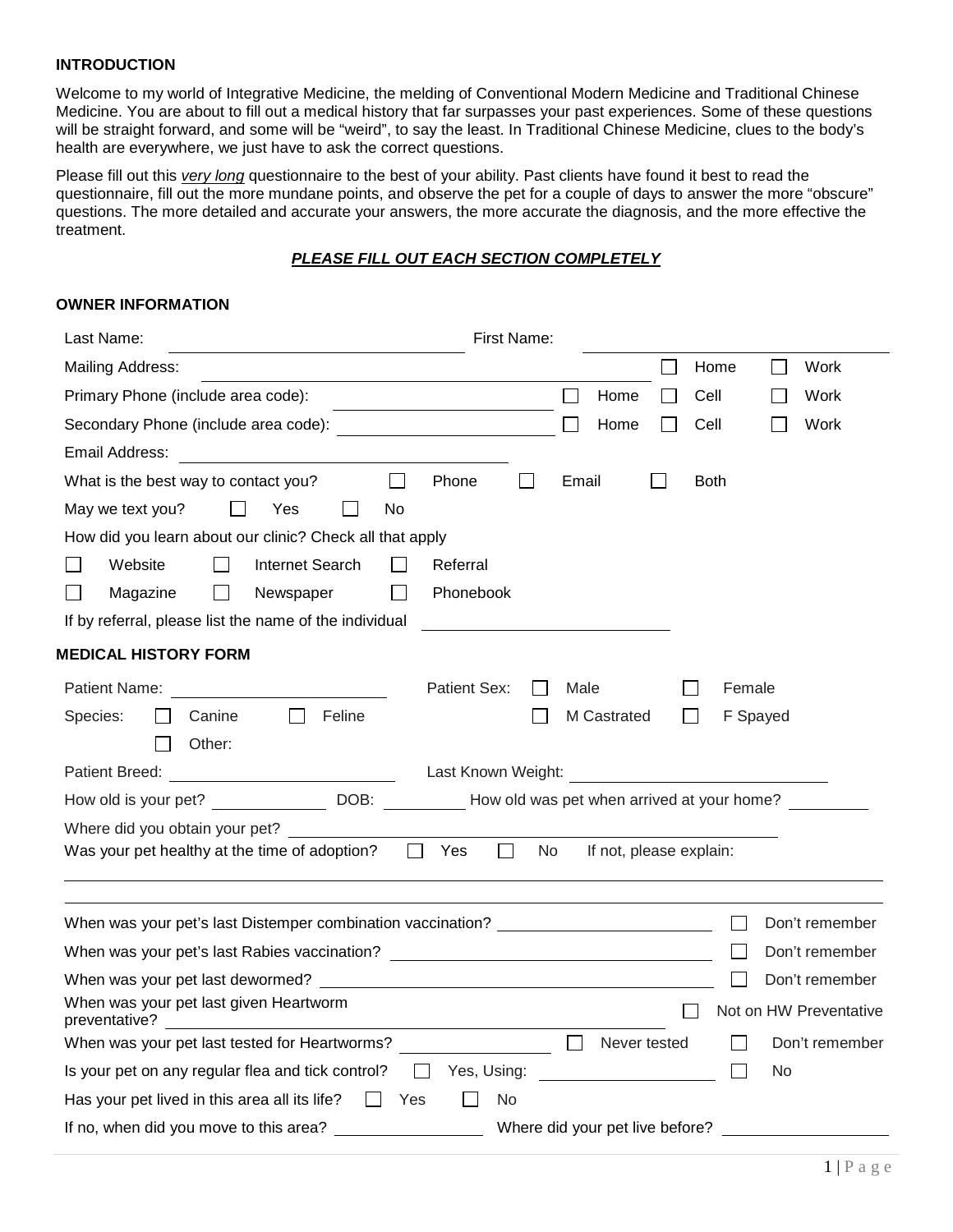## **ENVIRONMENT AND LIVING SITUATION**

| Dog:         |                                                                                                                                                                                                                                                                                                                 |
|--------------|-----------------------------------------------------------------------------------------------------------------------------------------------------------------------------------------------------------------------------------------------------------------------------------------------------------------|
|              | Predominantly indoors<br>Outdoors while at work, indoors when home<br>100% outdoors<br>Has a dog door<br>Predominantly outdoors, indoors occasionally                                                                                                                                                           |
| <u> Cat:</u> |                                                                                                                                                                                                                                                                                                                 |
|              | 100% indoors<br>Predominantly indoors, outdoors occasionally - always supervised.<br>100% outdoors<br>Predominantly indoors, outdoors occasionally - not supervised.<br>Predominantly outdoors, indoors occasionally.<br>Has a cat door                                                                         |
|              | Enclosed yard.<br>Non - enclosed yard.<br>Frequent "visitors" to yard<br>No "visitors" to yard<br>Visitors – other cats, dogs, wild critters                                                                                                                                                                    |
|              | In city limits<br>Outside city limits – next to desert<br>Outside city limits – next to farms or orchards<br>Yard and surrounding neighbors have desert type<br>Yard and surrounding neighbors have a lot of<br>growing plants, flowering plants, and grass<br>landscaping (helpful info for skin infections)   |
|              | Only pet in the household<br>Shares home with other pets<br>No. of Dogs _________ No. of Cats                                                                                                                                                                                                                   |
|              | Gets along with all household<br>Mild problem(s) with<br>Severe problem(s) with<br>household pets<br>household pets<br>pets<br>Mild problem(s) with pets<br>Severe problem(s) with pets<br>Gets along with all pets<br>outside of household<br>outside of household pets<br>outside of household pets           |
|              | <u> 1980 - Johann Barbara, martxa alemaniar amerikan a</u><br>Describe problem(s):                                                                                                                                                                                                                              |
|              | There have been no changes in the number of pets in the household in the past year.<br>Pets were added to the household within the past:<br>2 months<br>6 months<br>12 months<br>There were no issues with the addition of the new pet(s) $\Box$<br>Yes, there were issues with the addition of the new pet(s). |
|              |                                                                                                                                                                                                                                                                                                                 |
|              | Pet(s) were lost to the household within the past<br>2 months<br>6 months<br>12 months                                                                                                                                                                                                                          |
|              | My pet was not affected by the loss.<br>My pet was affected by the loss.                                                                                                                                                                                                                                        |
|              |                                                                                                                                                                                                                                                                                                                 |
|              |                                                                                                                                                                                                                                                                                                                 |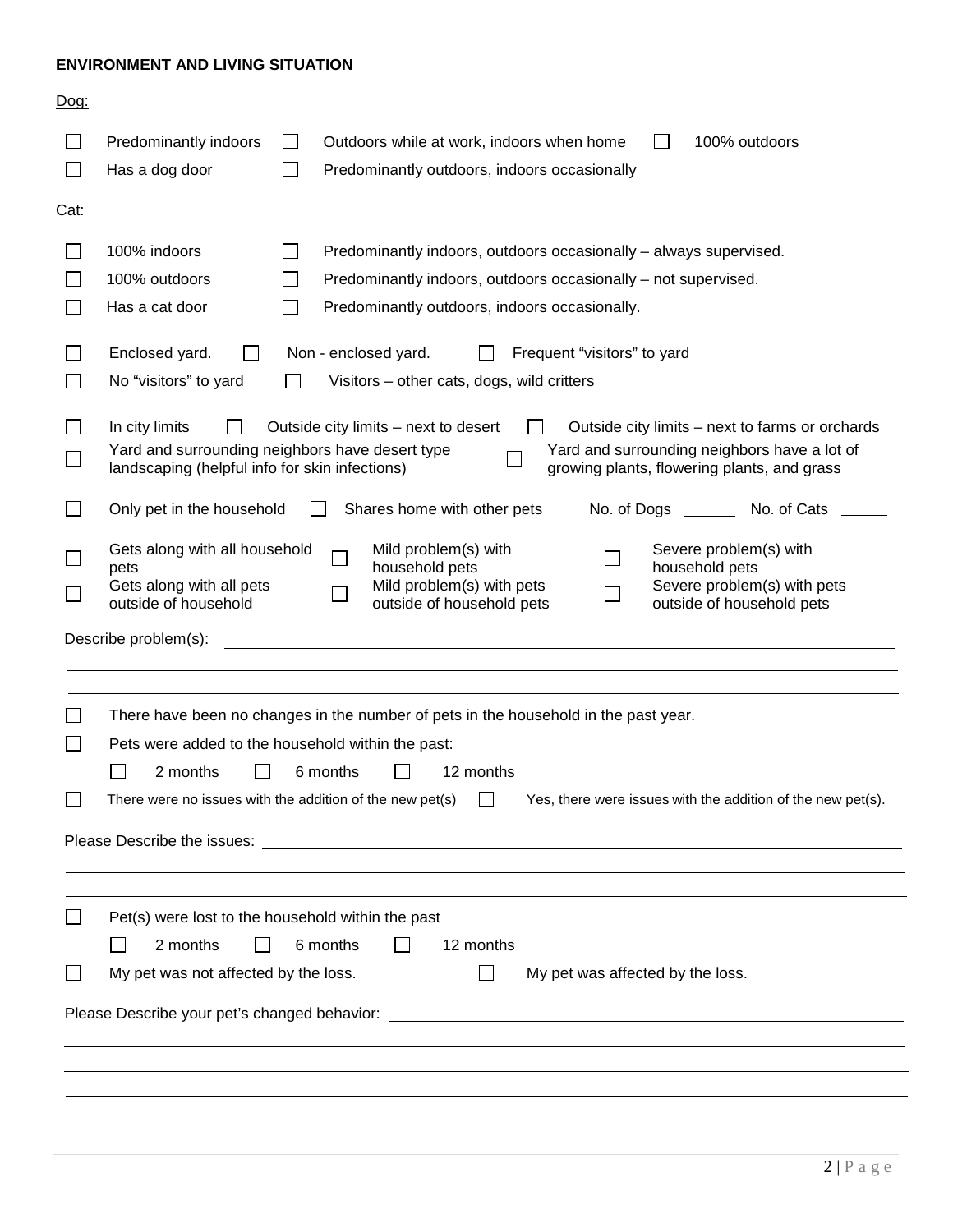# **Mental Status and Vocalization (Check all that apply)**

Recently and overall, my pet's attitude toward life, family, and surroundings have been:

|    | Normal<br>Slightly less than normal<br>Abnormal, subdued<br>Abnormal, hyperactive<br>Attitude is progressively getting worse<br>Attitude, although abnormal, has improved recently                                                                                                                                                                                                                                                                                                                                                                                                                                                                                                                                                                                                                                                                                                                                                                                                                                                                                                                                                                                                                                                                                                                                                                                                                                                                                                                                                                                                                                                                                                                                                                                                                                                                                                                                                                                                                                                             |
|----|------------------------------------------------------------------------------------------------------------------------------------------------------------------------------------------------------------------------------------------------------------------------------------------------------------------------------------------------------------------------------------------------------------------------------------------------------------------------------------------------------------------------------------------------------------------------------------------------------------------------------------------------------------------------------------------------------------------------------------------------------------------------------------------------------------------------------------------------------------------------------------------------------------------------------------------------------------------------------------------------------------------------------------------------------------------------------------------------------------------------------------------------------------------------------------------------------------------------------------------------------------------------------------------------------------------------------------------------------------------------------------------------------------------------------------------------------------------------------------------------------------------------------------------------------------------------------------------------------------------------------------------------------------------------------------------------------------------------------------------------------------------------------------------------------------------------------------------------------------------------------------------------------------------------------------------------------------------------------------------------------------------------------------------------|
|    | Compared to six months to a year ago, my pet's attitude is                                                                                                                                                                                                                                                                                                                                                                                                                                                                                                                                                                                                                                                                                                                                                                                                                                                                                                                                                                                                                                                                                                                                                                                                                                                                                                                                                                                                                                                                                                                                                                                                                                                                                                                                                                                                                                                                                                                                                                                     |
|    | Normal then, normal now<br>Slightly worse<br><b>Better</b><br>Significantly worse                                                                                                                                                                                                                                                                                                                                                                                                                                                                                                                                                                                                                                                                                                                                                                                                                                                                                                                                                                                                                                                                                                                                                                                                                                                                                                                                                                                                                                                                                                                                                                                                                                                                                                                                                                                                                                                                                                                                                              |
|    | I realize that for those of you who work between 8 AM and 6 PM, it is difficult to answer some of the questions with<br>specific times. Rely on your observations during your days off and on weekends. Unless there is a lot going on in the<br>household, most pets will stick to their same schedules of behavior, even if it is a weekend. We all know about the dog/cat<br>who wants to eat at 6:00 AM, even if it is a Saturday or Sunday. Check all that apply to your pet.                                                                                                                                                                                                                                                                                                                                                                                                                                                                                                                                                                                                                                                                                                                                                                                                                                                                                                                                                                                                                                                                                                                                                                                                                                                                                                                                                                                                                                                                                                                                                             |
| L. | Whining<br>Grunting<br>Howling<br>Growling<br>Snapping/Snarling<br>Yelping<br>$\perp$<br>Groaning<br>Vocalizing with different sounds that are not normal for him/her<br>Hissing<br>Meowing more than normal<br>If pet is vocalizing- Is there a specific time of day/night that it occurs?<br>Occasionally irritated and pins ears back<br>Seeks more attention<br>Hiding<br>Pet has withdrawn from social interaction with family members or other animals<br>Pet plays, but does not initiate play<br>Pet plays, but must be coaxed to play<br>Pet initiates play<br>Pet tries to play, then stops<br>Pet has stopped playing since<br>Pet has never been one to play.<br>Pet appears occasionally confused<br>Frequently confused<br>Always Confused<br>Confused - 6:00 AM-12:00 PM<br>Confused - 12:00 PM-5:00 PM<br>Confused - 5:00 PM-10:00 PM<br>$\mathbf{L}$<br>Confused primarily 10 PM-5:00 AM<br>Confused any time of the day, not related to specific time of day or night<br>Choose the one that BEST FITS your pet<br>Pet is more happy or active 6:00AM-12:00PM<br>Pet is more happy or active between 12:00PM-6:00PM<br>Pet is more happy or active after 10:00PM-6:00AM<br>Pet is more happy or active 6:00PM-10:00PM<br>Pet stops, stares with no focus<br>Pet goes to the wrong side of the door<br>Pet goes to another room and vocalizes<br>Pet gets stuck in corners<br>Pet recently refuses to go outside<br>Pet recently refuses to go to an area of house<br>Pet startles easily, but has always done so<br>Pet startles easily, was never a problem before<br>Pet has decreased enthusiasm for favorite toys, people, or activities<br>Pet is easily stressed, has always been this way<br>Pet is easily stressed, this is recent behavior<br>Pet will snap/bite/scratch frequently, and has always been this way<br>Pet never gets stressed<br>Pet will snap/bite/scratch, but this is recent behavior<br>Pet has never attempted to snap/bite/scratch<br>Pet is normally aggressive, but is now docile, laid back |
|    | Cat is grooming less<br>Cat is grooming more<br>Cat no longer grooms<br>Scratching/Licking/biting one or more areas obsessively                                                                                                                                                                                                                                                                                                                                                                                                                                                                                                                                                                                                                                                                                                                                                                                                                                                                                                                                                                                                                                                                                                                                                                                                                                                                                                                                                                                                                                                                                                                                                                                                                                                                                                                                                                                                                                                                                                                |
|    |                                                                                                                                                                                                                                                                                                                                                                                                                                                                                                                                                                                                                                                                                                                                                                                                                                                                                                                                                                                                                                                                                                                                                                                                                                                                                                                                                                                                                                                                                                                                                                                                                                                                                                                                                                                                                                                                                                                                                                                                                                                |
|    |                                                                                                                                                                                                                                                                                                                                                                                                                                                                                                                                                                                                                                                                                                                                                                                                                                                                                                                                                                                                                                                                                                                                                                                                                                                                                                                                                                                                                                                                                                                                                                                                                                                                                                                                                                                                                                                                                                                                                                                                                                                |
|    |                                                                                                                                                                                                                                                                                                                                                                                                                                                                                                                                                                                                                                                                                                                                                                                                                                                                                                                                                                                                                                                                                                                                                                                                                                                                                                                                                                                                                                                                                                                                                                                                                                                                                                                                                                                                                                                                                                                                                                                                                                                |
|    | <b>Facial Expression (Check all that apply)</b>                                                                                                                                                                                                                                                                                                                                                                                                                                                                                                                                                                                                                                                                                                                                                                                                                                                                                                                                                                                                                                                                                                                                                                                                                                                                                                                                                                                                                                                                                                                                                                                                                                                                                                                                                                                                                                                                                                                                                                                                |
|    | Glazed, wide eyed<br><b>Enlarged pupils</b><br>Sleepy<br>Squints<br><b>Flattened Ears</b><br>Grimaces<br>Vacant stare                                                                                                                                                                                                                                                                                                                                                                                                                                                                                                                                                                                                                                                                                                                                                                                                                                                                                                                                                                                                                                                                                                                                                                                                                                                                                                                                                                                                                                                                                                                                                                                                                                                                                                                                                                                                                                                                                                                          |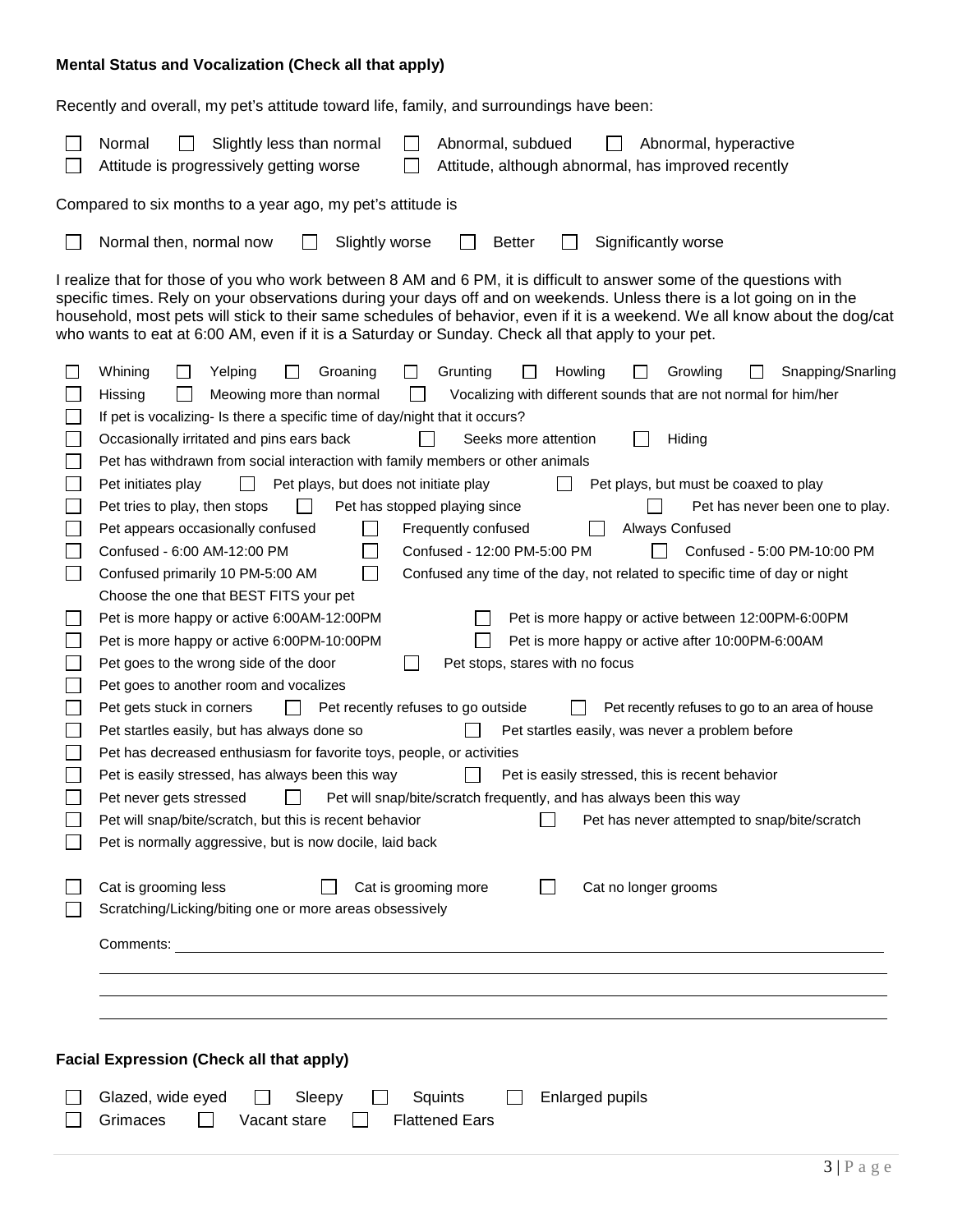# **Rest and Activity Level (Check all that apply)**

| Pet is normal in activity<br>Pet is less active<br>Pet is more active than normal, hyperactive<br>$\perp$               |
|-------------------------------------------------------------------------------------------------------------------------|
| Yes, restless/pacing on and off throughout the day, no particular time of day                                           |
| Yes, restless/pacing between 6:00AM to 12:00PM<br>$\Box$<br>Yes, restless pacing between 12:00PM to 6:00PM              |
| Yes, restless/pacing mostly 6:00 PM to 10:00 PM<br>Yes, restless/pacing mostly after 10:00PM to 6:00AM                  |
| Appears unable to get comfortable<br>Repeatedly gets up and down<br>$\perp$                                             |
| When pet lays down, pet goes down smoothly, back then front<br>Pet is reluctant to lay down<br>$\perp$                  |
| When pet lays down, pet goes down<br>When pet lays down, pet goes down smoothly, front then<br>back<br>abruptly         |
| Pet takes less than 5 seconds to get up<br>Pet takes 5 to 30 seconds to get up                                          |
| Pet takes 30 seconds to a minute to get up<br>Pet takes greater than a minute to get up<br>$\mathbf{I}$                 |
| When pet gets up, pet gets up smoothly, using all four legs at the same time                                            |
| When pet gets up, pet pushes up with front legs, then pushes up with back legs                                          |
| When pet gets up, pet pushes up with back legs, then pushes up with front legs                                          |
| Actively chooses cool areas<br>Actively chooses warm areas<br>No temperature preferences                                |
| No preference<br>Chooses soft surfaces over hard<br>Chooses hard surfaces over soft<br>$\Box$<br>$\mathsf{L}$           |
| Normally sleeps in a crate<br>Prefers to sleep with family members<br>Prefers to sleep alone<br>$\Box$                  |
| Wakes frequently through the<br>Sleeps restfully through the<br>Paces frequently through the<br>night<br>night<br>night |
| Vocalizes in the middle of the night<br>Wakes consistently at                                                           |
| Vocalizes while sleeping<br>Is sleeping more<br>Jerks while sleeping<br>Is sleeping less                                |
| Pet's sleeping position has changed, now sleeps<br>Will sleep only on one side or another*                              |
| Usually sleeps curled in a ball<br>Usually lays with all four feet curled underneath*<br>Avoids stretching*             |
| Has difficulty stretching*<br>Reluctant to sharpen claws*<br>Sleeps in abnormal places for him/her*<br>$\perp$          |
| Comments:                                                                                                               |
| Posture, Gait, and Movement (Check all that apply)                                                                      |

|        | Pet is NOT having any issues with walking or movement<br>Pet IS having issues when walking                            |
|--------|-----------------------------------------------------------------------------------------------------------------------|
|        | Stands with straight back, head up, tail up<br>Stands with straight back, head down, tail tucked                      |
| $\Box$ | Stands with arched back, "humped" back<br>Stands with sway back (back sags in the center)                             |
| $\Box$ | Reluctant to move, when does move, is stiff or moves slowly<br>Reluctant to move*, when does move, is normal          |
| $\Box$ | Trembles or shakes both front and rear legs<br>Trembles or shakes front only<br>Trembles or shakes rear only          |
| $\Box$ | Front right<br>Obvious limp<br>Front left<br>Rear right<br>Rear left<br>$\perp$<br>$\mathsf{L}$                       |
| $\Box$ | Has difficulty squatting when urinating or defecating*<br>Has difficulty getting up<br>Has difficulty laying down     |
| $\Box$ | Has difficulty getting up and laying down<br>Less eager or able to jump on furniture, bed, into car<br>$\mathsf{I}$   |
| $\Box$ | Difficulty walking or running, especially on wood and tile floors<br>Avoids or has difficulty with stairs             |
| $\Box$ | Stiffness is worse in the morning hours<br>Stiffness is worse in the evening hours                                    |
|        | Stiffness is better after movement<br>Stiffness is worse after rest<br>Stiffness occurs after rest AND after movement |
| $\Box$ | Pet walks and drifts left<br>Pet walks in straight line<br>Pet walks and drifts right                                 |
| $\Box$ | When pet walks, rear legs seem "wobbly"<br>Pet stumbles on front legs<br>Pet stumbles on rear legs<br>$\mathbf{I}$    |
| П      | Pet walks with head/nose down<br>Owner can hear nails/foot dragging                                                   |
|        |                                                                                                                       |
|        | Comments:                                                                                                             |
|        |                                                                                                                       |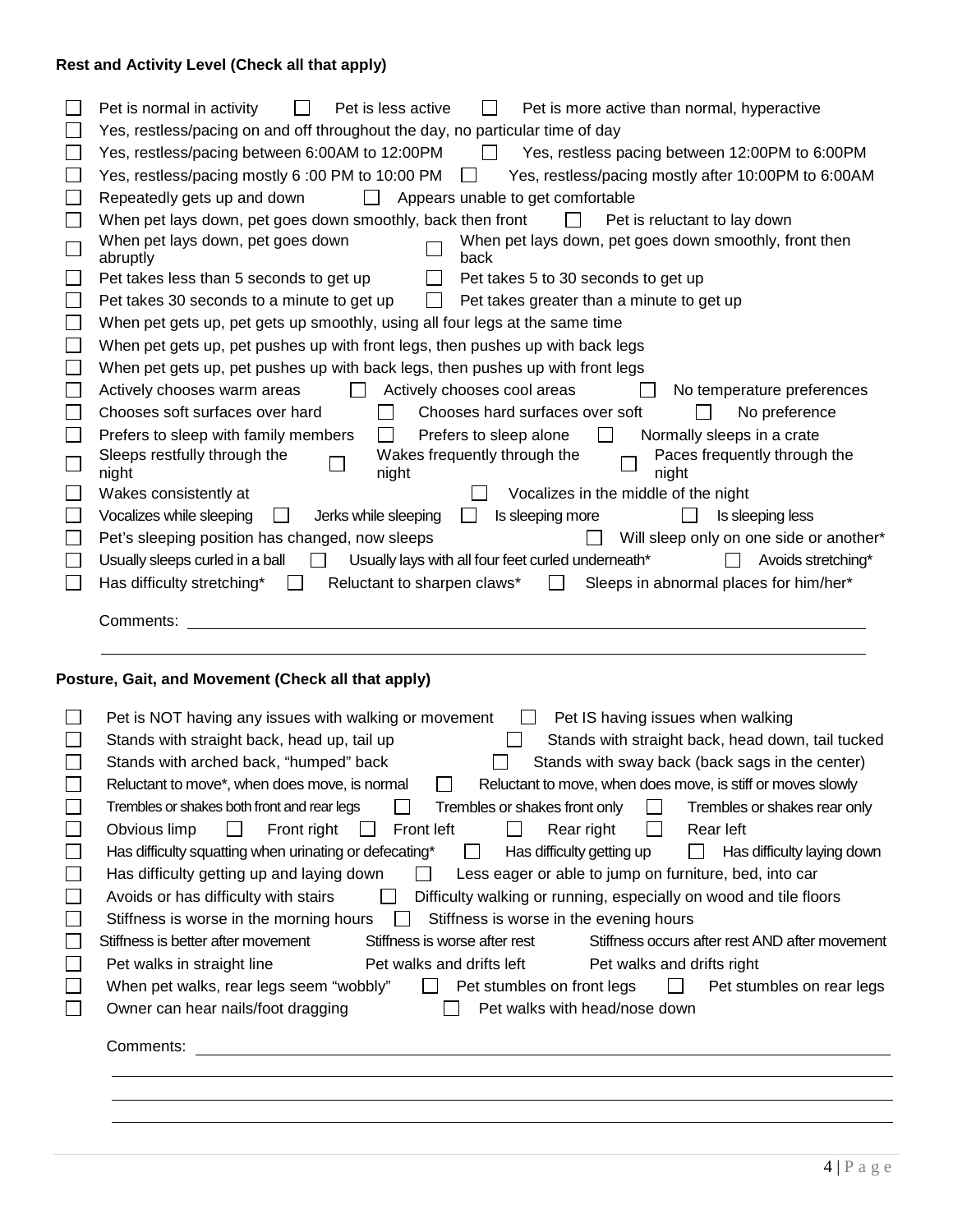# **Exercise (Check all that apply)**

|              | My pet walks every day                                                |
|--------------|-----------------------------------------------------------------------|
|              | My pet walks at least two to three times a week                       |
| $\mathbf{L}$ | My pet walks occasionally, once every week to two weeks.              |
| $\Box$       | My pet's exercise is limited to the yard.                             |
| $\mathbf{I}$ | My pet goes to the dog park $\Box$ If Yes, how often?                 |
| $\perp$      | My pet does not go for walks, but exercises by:                       |
|              | My pet cannot exercise, because of his/her health issues.             |
|              | My pet does not have the stamina that it used to<br>If Yes. describe: |
|              | Comments:                                                             |

# **Urination (Check all that apply)**

Please take the time to observe your pet's behavior regarding urination and defecation for the next few days, then answer these questions.

|              | Urination habits have not changed                                   | Urination habits have changed<br>Pet is urinating more frequently        |
|--------------|---------------------------------------------------------------------|--------------------------------------------------------------------------|
|              | Pet is urinating less frequently                                    | Urine amount has decreased<br>Urine amount has increased                 |
| $\Box$       | Urinates frequently, small amounts                                  | Urinates frequently, large amounts                                       |
|              | $\mathcal{L}_{\mathcal{A}}$<br>Urinates infrequently, small amounts | Urinates infrequently, large amounts                                     |
|              | Pet strains to urinate                                              | Pet struggles to squat when urinating<br>Pet no longer squats to urinate |
|              | Pet no longer lifts leg to urinate                                  | Pet loses balance when urinating<br>Urine is dark                        |
|              | Urine is pale or clear                                              | Urine has strong odor<br>Urine has no odor                               |
|              | Defecation (Check all that apply)                                   |                                                                          |
|              | Defecation habits have not changed                                  | Defecation habits have changed<br>Pet is urinating more frequently       |
|              | Stools, normal and tubular                                          | Stools are soft, but tubular<br>Stools are hard and pebble like          |
|              | Stools are thin and pencil like                                     | Stools are loose, like a cow manure<br>Stools are loose, like water      |
|              | Pet strains to defecate                                             | Pet has difficulty squatting when defecating                             |
| $\mathbf{L}$ | Stools have stronger than normal odor                               |                                                                          |
|              | Stool color is:<br>Red brown<br><b>Brown</b>                        | Yellow brown<br>Dark, black brown                                        |
|              | Stools have not changed in color                                    |                                                                          |
|              | Stools have changed in color - was usually                          | now                                                                      |
|              |                                                                     |                                                                          |
|              | Regarding the frequency of soft stools or diarrhea                  |                                                                          |
|              | Pet rarely has loose or soft stools                                 | Pet has intermittent bouts of loose to soft stools                       |
|              | How Often?                                                          |                                                                          |
|              | Every two weeks<br>Daily<br>Weekly<br>$\mathbf{I}$                  | Every month<br>Every 2-3 months<br>Every 6 months                        |
|              | What Time of Day?                                                   |                                                                          |
|              | Unknown<br>After eating<br>Mornings                                 | Evenings<br>Late Night<br>Anytime                                        |
|              |                                                                     |                                                                          |
|              | Intestines gurgle frequently<br>Pet passes a lot of gas             | Gas has strong odor<br>Gas has little odor                               |
|              | Pet hiccups frequently<br>Pet burps frequently                      |                                                                          |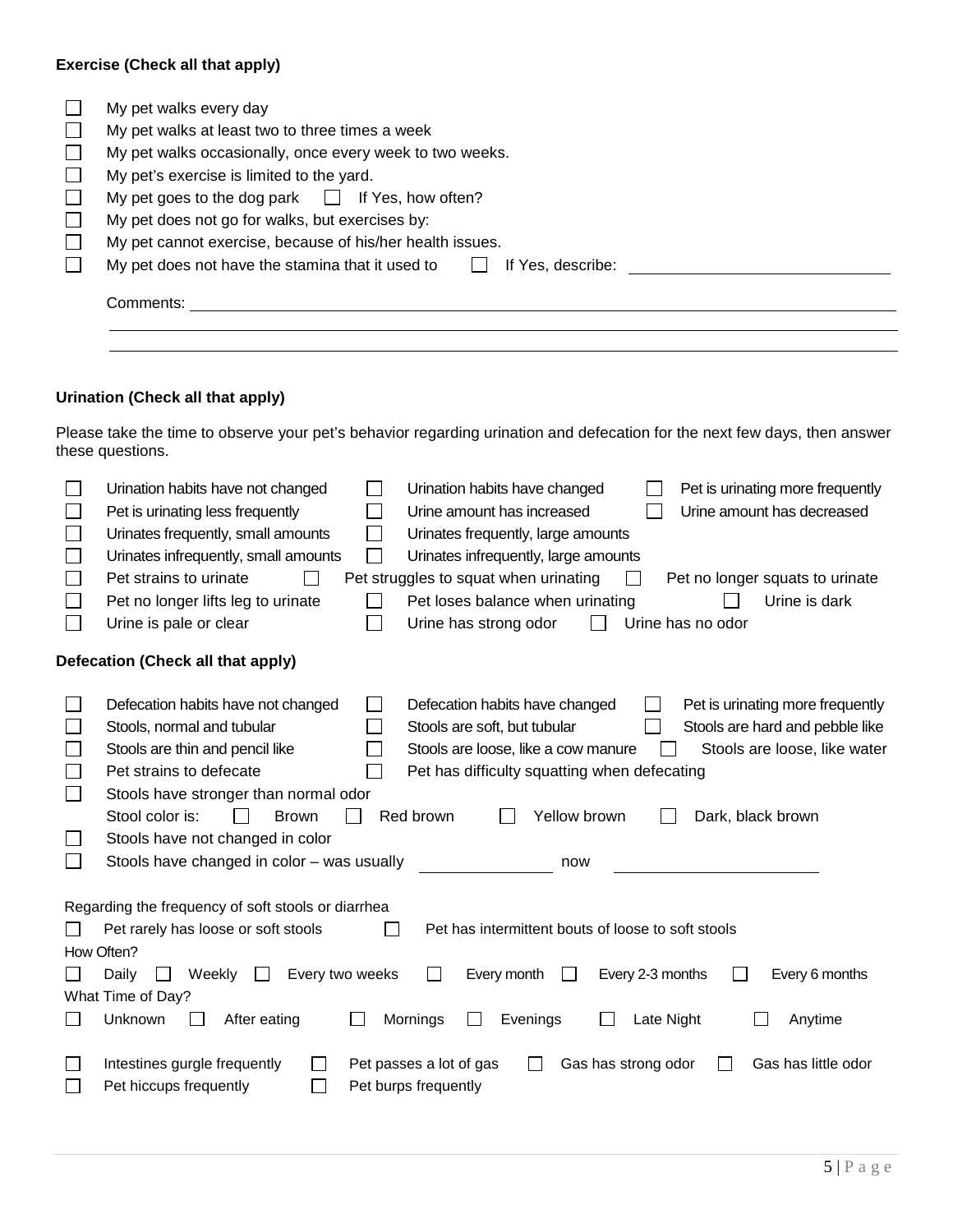# **Vomiting (Check all that apply)**

| Pet has not vomited<br>Pet rarely vomits<br>Intermittent Vomiting                                                          |
|----------------------------------------------------------------------------------------------------------------------------|
| How Often?                                                                                                                 |
| Every two weeks<br>Every 2-3 months<br>Every 6 months<br>Daily<br>Every month<br>Weekly                                    |
| What Time of Day?                                                                                                          |
| Evenings<br>Unknown<br>Mornings<br>Late Night<br>After eating<br>Anytime<br>$\blacksquare$<br>$\mathbf{L}$                 |
| Vomits with no abdominal movement<br>Vomits after coughing or gagging<br>Abdomen moves when vomiting<br>$\perp$            |
| Hair only<br>White/Clear fluid<br>Contents of vomit:<br>Hair and other stuff<br>Yellow fluid                               |
| Undigested food, kibble still formed<br>Fresh red blood present<br>Black coffee grounds appearance<br>$1 \perp$<br>$\perp$ |
|                                                                                                                            |
| Comments:                                                                                                                  |
|                                                                                                                            |
|                                                                                                                            |

# **Respiration (Check all that apply)**

| Pet has a hard time breathing<br>Pet does not appear to have breathing issues<br>Pet has breathing issues<br>$\mathbf{I}$<br>Pet has a hard time breathing after exercise<br>Pants after/during exercise<br>Pants when temperature is hot $\Box$ Pants off and on during the day, (other dogs do not pant)<br>Pants predominantly:<br>In the morning<br>In the evening<br>$\perp$<br>At night                                                                                                                                                    |
|--------------------------------------------------------------------------------------------------------------------------------------------------------------------------------------------------------------------------------------------------------------------------------------------------------------------------------------------------------------------------------------------------------------------------------------------------------------------------------------------------------------------------------------------------|
| My pet breathes loudly<br>Both in and out<br>especially breathing in<br>especially breathing out<br>I can hear my pet wheeze<br>Low pitch wheeze<br>High pitched wheeze                                                                                                                                                                                                                                                                                                                                                                          |
| Pet coughs frequently<br>off and on all day<br>only in the morning<br>only in the night<br>only in the evening<br>only after exercise<br>only when pulling on leash                                                                                                                                                                                                                                                                                                                                                                              |
| Pet coughs then gags<br>Dry cough<br>Pet gags then coughs<br>Wet cough<br>$\perp$<br>Strong cough $\Box$ Weak cough<br>Loud cough<br>Weak sound to cough<br>$\perp$<br>Cough does not seem to bother pet<br>Cough does bother pet<br>$\perp$                                                                                                                                                                                                                                                                                                     |
|                                                                                                                                                                                                                                                                                                                                                                                                                                                                                                                                                  |
|                                                                                                                                                                                                                                                                                                                                                                                                                                                                                                                                                  |
| Appetite and Drinking Behavior (Check all that apply)                                                                                                                                                                                                                                                                                                                                                                                                                                                                                            |
| Appetite has decreased<br>Appetite is normal<br>Appetite has increased<br>$\blacksquare$<br>Pet's eating habits have changed<br>Pet's eating habits have not changed<br>$\Box$<br>Eats food very quickly $\Box$<br>Takes time to eat food $\Box$ Picks at food and walks away<br>Water consumption is normal<br>Water consumption decreased<br><u>Nater</u> consumption increased<br>$\mathbf{1}$<br>Drinks small amounts frequently<br>Drinks small amounts infrequently<br>Drinks large amount frequently<br>Drinks large amounts infrequently |

Comments: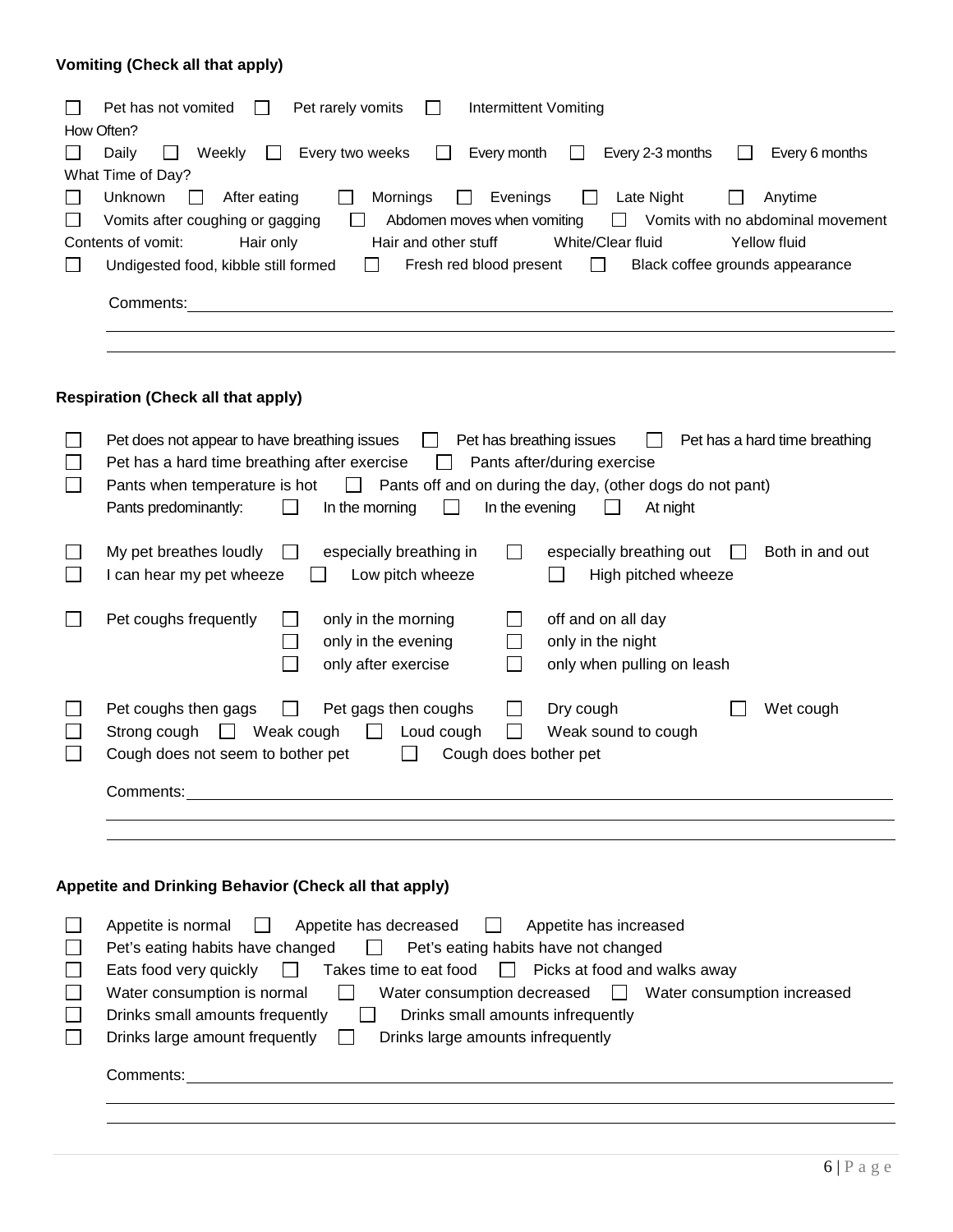## **Diet**

| Pet prefers dry food over canned                                | Pet prefers canned over dry          |                                                   |
|-----------------------------------------------------------------|--------------------------------------|---------------------------------------------------|
| Pet will only eat canned food                                   | Pet will only eat dry kibble         |                                                   |
| Pet is fed human food exclusively                               | Pet prefers human food over pet food |                                                   |
| Pet is finicky with pet food only                               |                                      | Pet is finicky with human food AND pet food       |
| Pet is fed primarily commercial food with occasional human food |                                      | Pet is fed 50% commercial food and 50% human food |
| Pet is fed primarily human food with occasional commercial food |                                      | Pet is fed exclusively human food                 |
| Pet is fed raw food and occasional commercial food              |                                      | Pet is fed exclusively raw food                   |

| <b>Brand</b>                                                                                                                                                                            |                                                                 |              | <b>Frequency Fed</b> |        |         |        |        |        |           |  |  |
|-----------------------------------------------------------------------------------------------------------------------------------------------------------------------------------------|-----------------------------------------------------------------|--------------|----------------------|--------|---------|--------|--------|--------|-----------|--|--|
| Dry Food #1:                                                                                                                                                                            | Amount Fed:                                                     |              | Ad Lib               | □      | 1x/day  | □      | 2x/day | □      | 3x/day    |  |  |
| Dry Food #2:                                                                                                                                                                            | Amount Fed:                                                     |              | Ad Lib               | □      | 1x/day  | $\Box$ | 2x/day | $\Box$ | 3x/day    |  |  |
| Dry Food #3:                                                                                                                                                                            | Amount Fed:                                                     |              | Ad Lib               | $\Box$ | 1x/day  | $\Box$ | 2x/day | □      | 3x/day    |  |  |
| Wet Food #1:                                                                                                                                                                            | Amount Fed:                                                     |              | Ad Lib               | □      | 1x/day  | $\Box$ | 2x/day | □      | 3x/day    |  |  |
| Wet Food #2:                                                                                                                                                                            | Amount Fed:                                                     |              | Ad Lib               | $\Box$ | 1x/day  | $\Box$ | 2x/day | □      | 3x/day    |  |  |
| Wet Food #3:                                                                                                                                                                            | Amount Fed:                                                     |              | Ad Lib               | □      | 1x/day  | □      | 2x/day | □      | 3x/day    |  |  |
| Raw Food #1:                                                                                                                                                                            | Amount Fed:                                                     |              | Ad Lib               | □      | 1x/day  | $\Box$ | 2x/day | □      | 3x/day    |  |  |
| Raw Food #2:                                                                                                                                                                            | Amount Fed:                                                     |              | Ad Lib               | $\Box$ | 1x/day  | $\Box$ | 2x/day | □      | 3x/day    |  |  |
| Raw Food #3:                                                                                                                                                                            | Amount Fed:                                                     |              | Ad Lib               | $\Box$ | 1x/dav  | $\Box$ | 2x/day | $\Box$ | 3x/day    |  |  |
| Treats #1:                                                                                                                                                                              | Amount Fed:                                                     |              | Ad Lib               | $\Box$ | 1x/day  | □      | 2x/day | □      | 3x/day    |  |  |
| Treats #2:                                                                                                                                                                              | Amount Fed:                                                     |              | Ad Lib               | □      | 1x/day  | □      | 2x/day | □      | 3x/day    |  |  |
| Treats #3:                                                                                                                                                                              | Amount Fed:                                                     |              | Ad Lib               | $\Box$ | 1x/day  | □      | 2x/day | □      | 3x/day    |  |  |
| Meat $#1$ :                                                                                                                                                                             | Amount Fed:                                                     |              | Ad Lib               | □      | 1x/day  | $\Box$ | 2x/day | □      | 3x/day    |  |  |
| Meat $#2$ :                                                                                                                                                                             | Amount Fed:                                                     |              | Ad Lib               | $\Box$ | 1x/day  | □      | 2x/day | □      | 3x/day    |  |  |
| Meat $#3$ :                                                                                                                                                                             | Amount Fed:                                                     |              | Ad Lib               | $\Box$ | 1x/day  | $\Box$ | 2x/day | □      | 3x/day    |  |  |
| Veg/Fruit #1:                                                                                                                                                                           | Amount Fed:                                                     |              | Ad Lib               | □      | 1x/day  | $\Box$ | 2x/day | □      | 3x/day    |  |  |
| Veg/Fruit #2:                                                                                                                                                                           | Amount Fed:                                                     |              | Ad Lib               | □      | 1x/day  | □      | 2x/day | $\Box$ | 3x/day    |  |  |
| Veg/Fruit #3:                                                                                                                                                                           | Amount Fed:                                                     |              | Ad Lib               | $\Box$ | 1x/day  | □      | 2x/day | □      | 3x/day    |  |  |
| Is there anything else that you feed<br>that is not covered above?                                                                                                                      |                                                                 |              |                      |        |         |        |        |        |           |  |  |
| minerals? If so, list brand.                                                                                                                                                            | If you feed only table food, do you supplement with vitamins or | $\mathsf{L}$ | Yes                  | Brand: |         |        |        |        | No        |  |  |
| If you feed a raw diet of your own making, do you follow any<br>guidelines. If so, please list source.                                                                                  |                                                                 | ΙI           | Yes                  |        | Source: |        |        | П      | <b>No</b> |  |  |
| If your feed your pet exclusively table food or raw food, do you want<br>guidance on how to feed your pet this type of diet?<br>Note: Additional Fees Apply<br>Check here if interested |                                                                 |              | Yes                  |        |         |        |        |        |           |  |  |
| Are you interested in Food Therapy for your pet?<br>Note: Additional Fees Apply<br>Check here if interested                                                                             |                                                                 |              | Yes                  |        |         |        |        |        |           |  |  |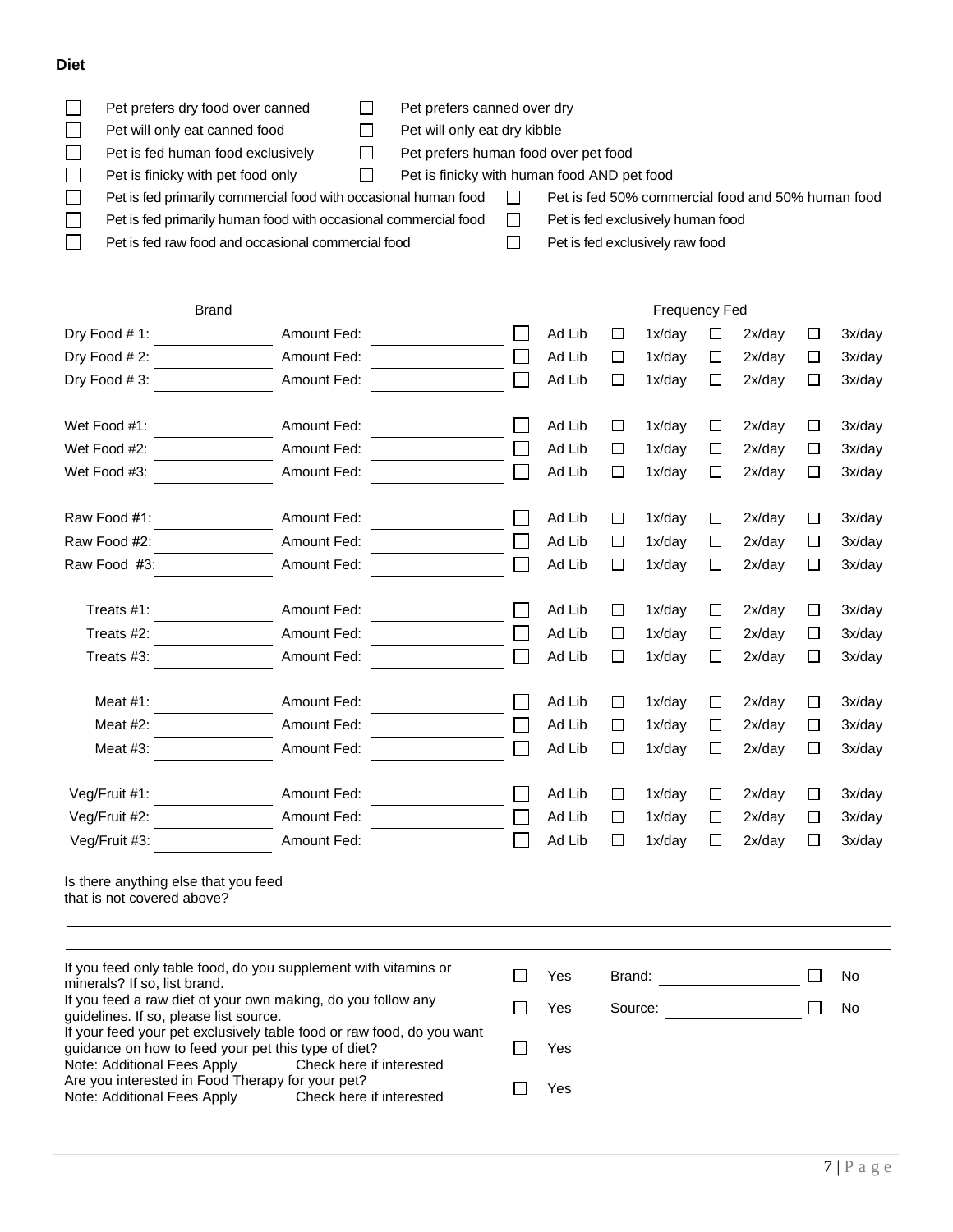## **INHERENT CONSTITUTIONS**

In Traditional Chinese Medicine (TCM), individuals can be categorized to fit into one or two particular elements. The state an individual's health can be influenced by their "inherent" elemental status.

## **Please check all that apply.**

| Confident<br>Impatient<br>Easily irritated<br>Athletic<br>Assertive                                                                                                                                                                                                                                                                                                 |
|---------------------------------------------------------------------------------------------------------------------------------------------------------------------------------------------------------------------------------------------------------------------------------------------------------------------------------------------------------------------|
| Alpha<br>Goal oriented<br>Takes the Lead                                                                                                                                                                                                                                                                                                                            |
| Has occasional issues with other pets in household<br>Snaps or growls when pushed<br>$\mathsf{L}$                                                                                                                                                                                                                                                                   |
| Will bite strangers, rather than hide from strangers<br>$\Box$<br>Confident<br>Strong<br>Impulsive<br>$\blacksquare$                                                                                                                                                                                                                                                |
| Barks or Meows for attention<br>Persistently demands to be the center of attention<br>$\blacksquare$                                                                                                                                                                                                                                                                |
| "Drama" Queen/King   Easily Excited<br>$\Box$ Vocalizes for attention<br>$\Box$<br>Hyperactive<br>Noisy<br>$\mathbf{1}$                                                                                                                                                                                                                                             |
| Has difficulty focusing on commands<br>$\Box$<br>Very friendly and pushy                                                                                                                                                                                                                                                                                            |
| Is able to get other pets agitated, excited, or motivated<br>No one is a stranger<br>$\Box$<br>Lively                                                                                                                                                                                                                                                               |
| Observant, to the point of being hypervigilant<br>U Who cares if there is company, because it's all about me                                                                                                                                                                                                                                                        |
| Wants attention, but does not demand attention $\Box$<br>Enjoys relaxing and laying around<br>$\mathsf{L}$<br>Worrier                                                                                                                                                                                                                                               |
| Gets along with all the pets in the household $\Box$ More of a follower, than leader<br>$\Box$ Eager to please                                                                                                                                                                                                                                                      |
| Does not care if there are changes in household or routine $\Box$ Feels better with company<br>Motherly<br>$\perp$                                                                                                                                                                                                                                                  |
| Aloof, can do without attention<br>Loner, can be found separated from dog pack<br>$\Box$<br>Quiet<br>$\Box$                                                                                                                                                                                                                                                         |
| Disciplined attitude □ Likes/prefers set routines and rules<br>$\Box$ Very easy to train and learn commands                                                                                                                                                                                                                                                         |
| $\Box$ Does not adapt to changes in routine<br>$\Box$ Observant, often from the sidelines<br>Obsessive about toys or games                                                                                                                                                                                                                                          |
| Likes to make sure everyone is where they should be $\square$ Looks forward to the next command                                                                                                                                                                                                                                                                     |
| Appears to not care, but knows when someone or something happens                                                                                                                                                                                                                                                                                                    |
| Will hide from strangers, before biting strangers $\Box$ Quiet, to the point would not know dog is in room                                                                                                                                                                                                                                                          |
| Although likes company, very comfortable being alone<br>Careful<br>Thinks a lot<br>$\perp$<br>$\perp$                                                                                                                                                                                                                                                               |
| Self-contained<br>Curious                                                                                                                                                                                                                                                                                                                                           |
| Will follow commands easily, but once done, not looking to do more than necessary<br>Slow, but consistent                                                                                                                                                                                                                                                           |
| Which of the following jobs or careers can see your pet doing? (This helps to determine your pet's inherent personality)<br>Nurse/Doctor<br>General in the army<br>Theater/Politician<br>Musician<br>Accountant<br>Social Worker<br><b>Construction Worker</b><br>Judge<br>Philosopher<br>Pharmacist<br>$\Box$<br>$\perp$<br>Computer "geek"<br>Diplomat<br>Pioneer |
| Comments                                                                                                                                                                                                                                                                                                                                                            |
|                                                                                                                                                                                                                                                                                                                                                                     |
|                                                                                                                                                                                                                                                                                                                                                                     |
|                                                                                                                                                                                                                                                                                                                                                                     |
|                                                                                                                                                                                                                                                                                                                                                                     |
|                                                                                                                                                                                                                                                                                                                                                                     |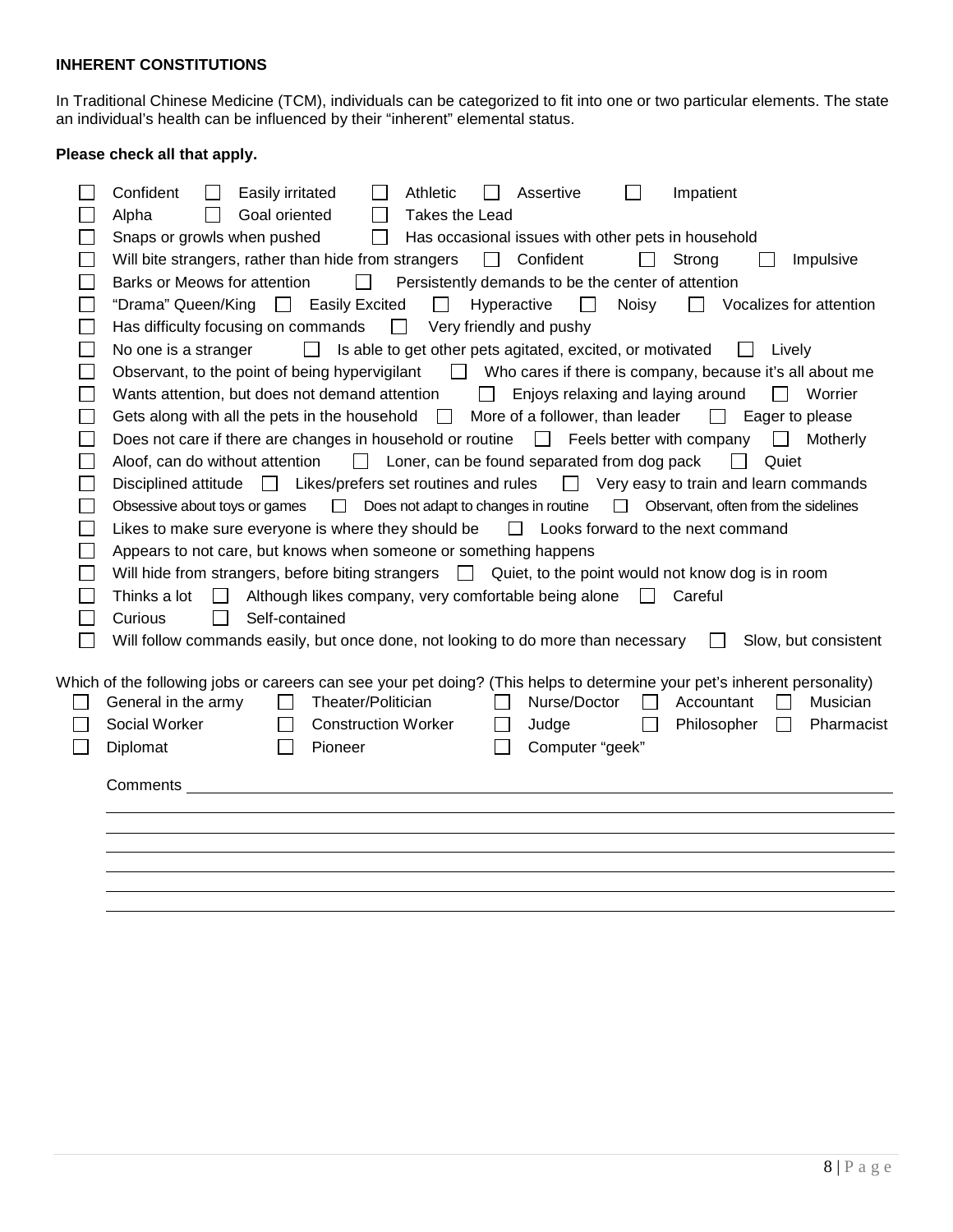## **PAST HEALTH ISSUES (Check all that apply)**

From the TCM perspective, past illnesses can give us clues to the individual's Elemental status and the "root" of the body's imbalance. Looking back over your pet's life, please check all that apply.

| Compulsive Behavior<br><b>Heart Disease</b><br>Anxiety<br>Tongue<br>Insomnia<br>$\mathsf{I}$                                           |           |
|----------------------------------------------------------------------------------------------------------------------------------------|-----------|
| <b>Bleeding issues</b><br>Liver Problems<br>Restlessness<br>Tendons<br>Eye<br>$\mathbf{I}$<br>l I                                      | Hair coat |
| Vision<br><b>Seizures</b><br>Anal Gland<br>Foot Pad<br>Ear issues<br><b>Nails</b>                                                      |           |
| <b>Intermittent Diarrhea</b><br>Muscle weakness/spasm<br>Intermittent Vomiting<br>Aggression<br>$\mathbf{L}$<br>$\mathbf{I}$<br>$\sim$ |           |
| Chronic or Acute Weight Loss<br>Muscle atrophy<br>Decreased appetite<br>Spleen<br>$\mathsf{L}$                                         |           |
| Dermatitis/Hot Spots<br>Fecal Incontinence<br>Constipation<br>Gingivitis<br>Obesity<br>$\mathbf{I}$<br>$\mathsf{L}$                    |           |
| <b>Respiratory Issues</b><br>Nose problems<br>Fatty tumors, warts<br>Overeats<br>$\mathbf{I}$<br>l.                                    | Allergies |
| Change in voice<br>Dry Skin<br>$\mathbf{L}$                                                                                            |           |
| Joint problems $<$ 1 year old<br>Hip Dysplasia $<$ 1 year old<br>Bone problems $<$ 1 year old<br>$\mathbf{L}$                          |           |
| Rear end weakness<br>Early age Dental Disease<br>Disturbed growth<br>$\mathbb{R}^n$                                                    |           |
| Reproductive Issues<br>Urinary Issues                                                                                                  |           |

### **Record of Health Issues**

Regarding your patient's health problems. From the holistic point of view, past health problems are related to current health problems. This makes it important to always look at past medical issues.

Please list in chronological order the major health issues that your pet has had over his/her lifetime.

Major health issues include any medical issue that prompted you to seek veterinary help and/or any health issue that has become chronic or repeatable. For example, intermittent ear infections, intermittent diarrhea.

| <b>Medical Condition</b> | When | <b>Resolved/Ongoing Issue</b> |
|--------------------------|------|-------------------------------|
|                          |      |                               |
|                          |      |                               |
|                          |      |                               |
|                          |      |                               |
|                          |      |                               |
|                          |      |                               |
|                          |      |                               |

### **Primary REASONS for the Eastern consultation**

If there is more than one health concern at this time, please list them in order of DECREASING importance to you.

| #1 |  |
|----|--|
| #2 |  |
| #3 |  |
| #4 |  |
| #5 |  |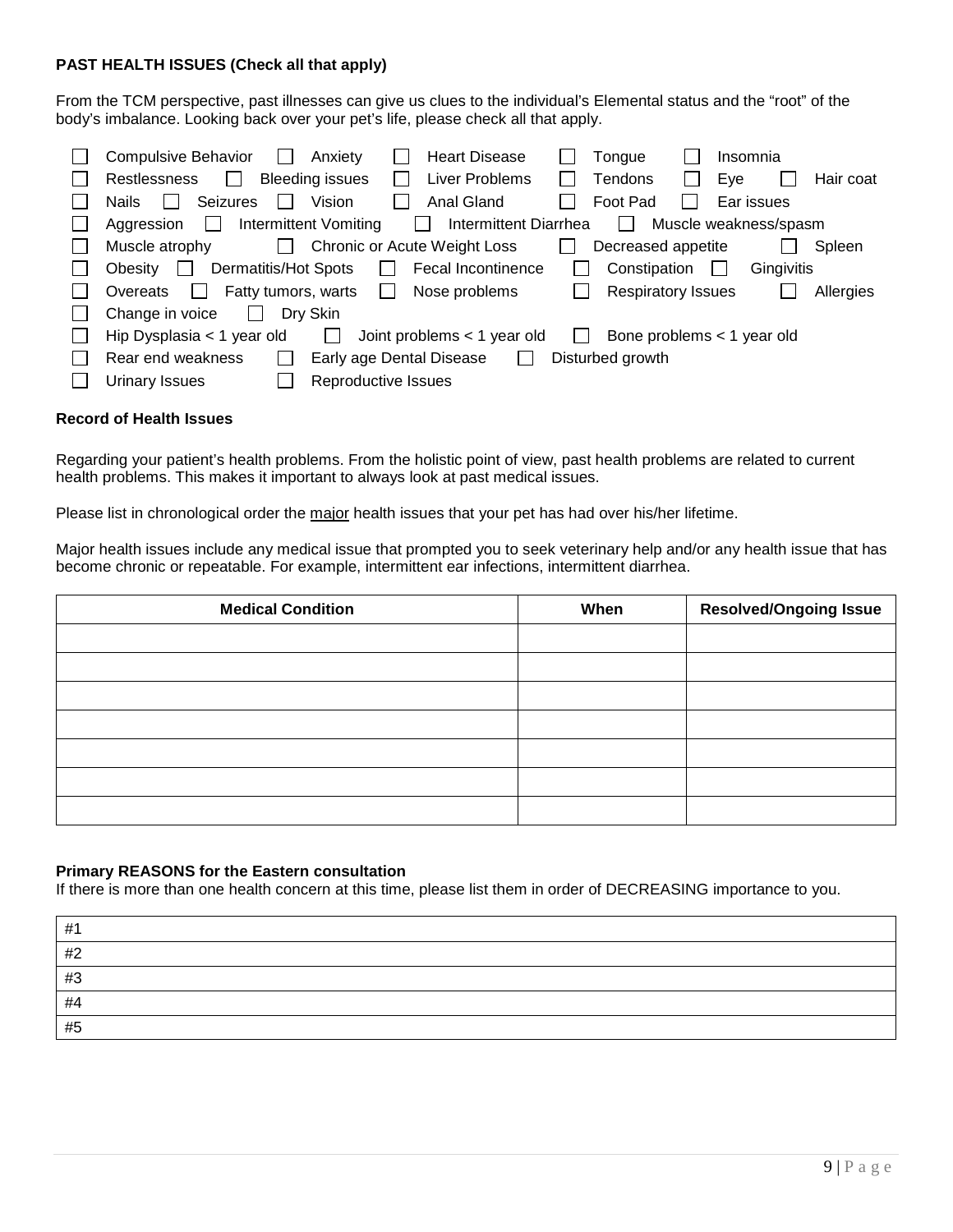## **ANSWER THESE QUESTIONS IF YOUR PET HAS PAIN RELATED MEDICAL ISSUES**

| Where was the pain first noticed?<br><u> Alexandria de la contrada de la contrada de la contrada de la contrada de la contrada de la contrada de la c</u> |        |      |                |      |                                                  |   |   |                                                                                                                                                          |   |                                                                            |
|-----------------------------------------------------------------------------------------------------------------------------------------------------------|--------|------|----------------|------|--------------------------------------------------|---|---|----------------------------------------------------------------------------------------------------------------------------------------------------------|---|----------------------------------------------------------------------------|
| When was the pain first noticed?                                                                                                                          |        |      |                |      |                                                  |   |   |                                                                                                                                                          |   |                                                                            |
| What was the level of pain when it FIRST observed?<br>$(0 = no \text{ pain at all and } 5 = \text{worst pain possible})$                                  |        |      | 0              |      | $\overline{2}$<br>1                              |   | 3 |                                                                                                                                                          | 4 | 5                                                                          |
| Did the pain spread to other parts of the body?<br>If so, please describe the progression.                                                                |        | Yes  |                | No   |                                                  |   |   |                                                                                                                                                          |   |                                                                            |
| What is the current level of pain?<br>0<br>Comment:                                                                                                       |        |      | 2              | 3    | 4                                                | 5 |   |                                                                                                                                                          |   |                                                                            |
| My pet appears to be in pain all the time.                                                                                                                |        | Yes  |                | No   |                                                  |   |   |                                                                                                                                                          |   |                                                                            |
| My pet's pain appears to come and go.                                                                                                                     |        | Yes  | $\mathbf{I}$   | No   | Describe: <u>_______________________________</u> |   |   |                                                                                                                                                          |   |                                                                            |
| The pain worsens with rest.                                                                                                                               |        | Yes  | $\mathcal{L}$  | No   | Describe:                                        |   |   |                                                                                                                                                          |   | <u> 1980 - Johann Barbara, martxa amerikan per</u>                         |
| The pain is worse after exercise.                                                                                                                         |        | Yes  |                | No   | Describe:                                        |   |   | the control of the control of the control of the control of the control of<br>the control of the control of the control of the control of the control of |   |                                                                            |
| Is the level of pain different in the mornings as<br>compared to the evenings?                                                                            |        | Yes  | $\mathcal{L}$  | No   | If so, describe:                                 |   |   |                                                                                                                                                          |   | <u> 1989 - Johann Stoff, Amerikaansk politiker (</u>                       |
| Does the level of pain appear different on<br>different days?                                                                                             |        | Yes  |                | No   | Describe:                                        |   |   | the control of the control of the control of the control of                                                                                              |   | the control of the control of the control of the control of the control of |
| Does the level of pain change with damp<br>weather?                                                                                                       |        | Yes  | $\blacksquare$ | No   |                                                  |   |   |                                                                                                                                                          |   |                                                                            |
| Does the level of pain change with cold<br>weather?                                                                                                       |        | Yes  |                | No   | Describe:                                        |   |   |                                                                                                                                                          |   | <u> 1980 - Andrea Andrew Maria (h. 1980).</u>                              |
| Does the level of pain change with hot<br>weather?                                                                                                        |        | Yes  |                | No   | Describe:                                        |   |   | the control of the control of the control of the control of                                                                                              |   |                                                                            |
| Does your pet like you to massage the area of<br>pain?                                                                                                    |        | Yes  |                | No   | Describe:                                        |   |   |                                                                                                                                                          |   |                                                                            |
| Does your pet dislike you touching the area of<br>pain?                                                                                                   |        | Yes  |                | No   | Describe:                                        |   |   |                                                                                                                                                          |   |                                                                            |
| Does your pet yelp suddenly for no reason?                                                                                                                |        | Yes  |                | No   | Describe: <u>_________</u> ____________          |   |   |                                                                                                                                                          |   |                                                                            |
| Any swelling in the area of pain?                                                                                                                         | $\sim$ | Yes  | $\blacksquare$ | No   | Describe:                                        |   |   |                                                                                                                                                          |   |                                                                            |
| In the area of pain, is there heat or cold?<br>If so, please check and describe.                                                                          |        | Heat |                | Cold | Describe:                                        |   |   |                                                                                                                                                          |   |                                                                            |
| Are there any other observations that you would like to share?                                                                                            |        |      |                |      |                                                  |   |   |                                                                                                                                                          |   |                                                                            |
|                                                                                                                                                           |        |      |                |      |                                                  |   |   |                                                                                                                                                          |   |                                                                            |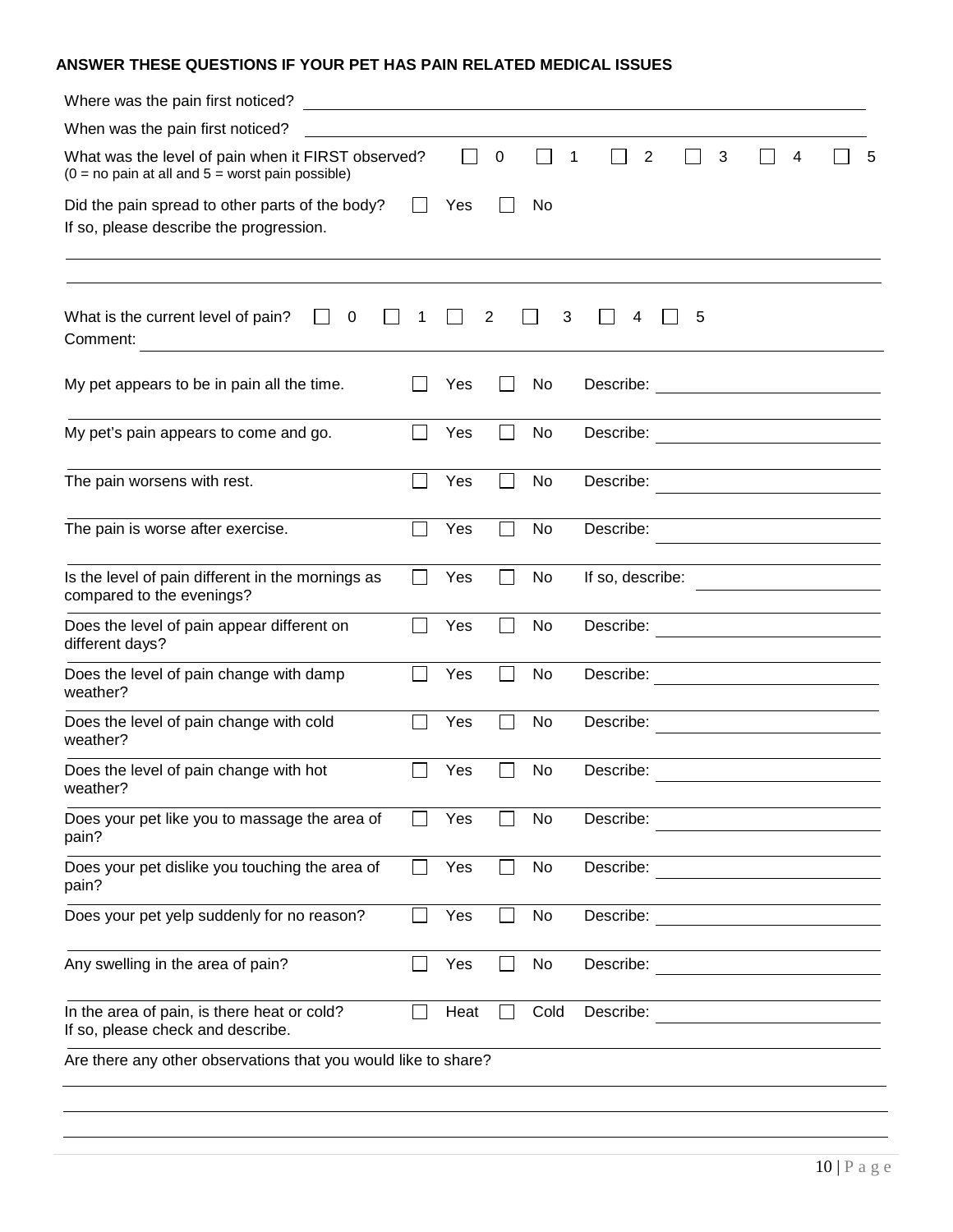## **List in CHRONOLOGICAL order ALL pain medication/supplements, past and current. Did the medication/supplement help reduce your pet's discomfort?**

| Name of Medication/Supplement | <b>Effect of Medication/Supplement</b> |                 |  |                 |  |                      |  |           |  |  |
|-------------------------------|----------------------------------------|-----------------|--|-----------------|--|----------------------|--|-----------|--|--|
| #1                            |                                        | Eliminated pain |  | Slightly better |  | Moderately<br>better |  | No Change |  |  |
| #2                            | $\mathbf{I}$                           | Eliminated pain |  | Slightly better |  | Moderately<br>better |  | No Change |  |  |
| #3                            |                                        | Eliminated pain |  | Slightly better |  | Moderately<br>better |  | No Change |  |  |
| #4                            |                                        | Eliminated pain |  | Slightly better |  | Moderately<br>better |  | No Change |  |  |
| #5                            | $\mathbf{I}$                           | Eliminated pain |  | Slightly better |  | Moderately<br>better |  | No Change |  |  |
| #6                            | $\mathbf{1}$                           | Eliminated pain |  | Slightly better |  | Moderately<br>better |  | No Change |  |  |
| #7                            | $\mathbf{I}$                           | Eliminated pain |  | Slightly better |  | Moderately<br>better |  | No Change |  |  |
| #8                            | $\mathbf{I}$                           | Eliminated pain |  | Slightly better |  | Moderately<br>better |  | No Change |  |  |

### **Please list all diagnostic tests related to your pet's painful condition.**

|    | <b>TEST</b> | <b>RESULTS REPORTED</b> |
|----|-------------|-------------------------|
| #1 | i.e. x-rays | Osteoarthritis          |
| #2 |             |                         |
| #3 |             |                         |
| #4 |             |                         |
| #5 |             |                         |

### **MEDICAL CONDITIONS UNRELATED TO PAIN.**

Condition # 1

When did it start?

Describe the progression of the medical condition. If the problem spread to other parts of the body, please explain in chronological order.

List any diagnostic tests that were done and the results.

List all medications and treatments in chronological order. Indicate whether or not the treatment or medication helped.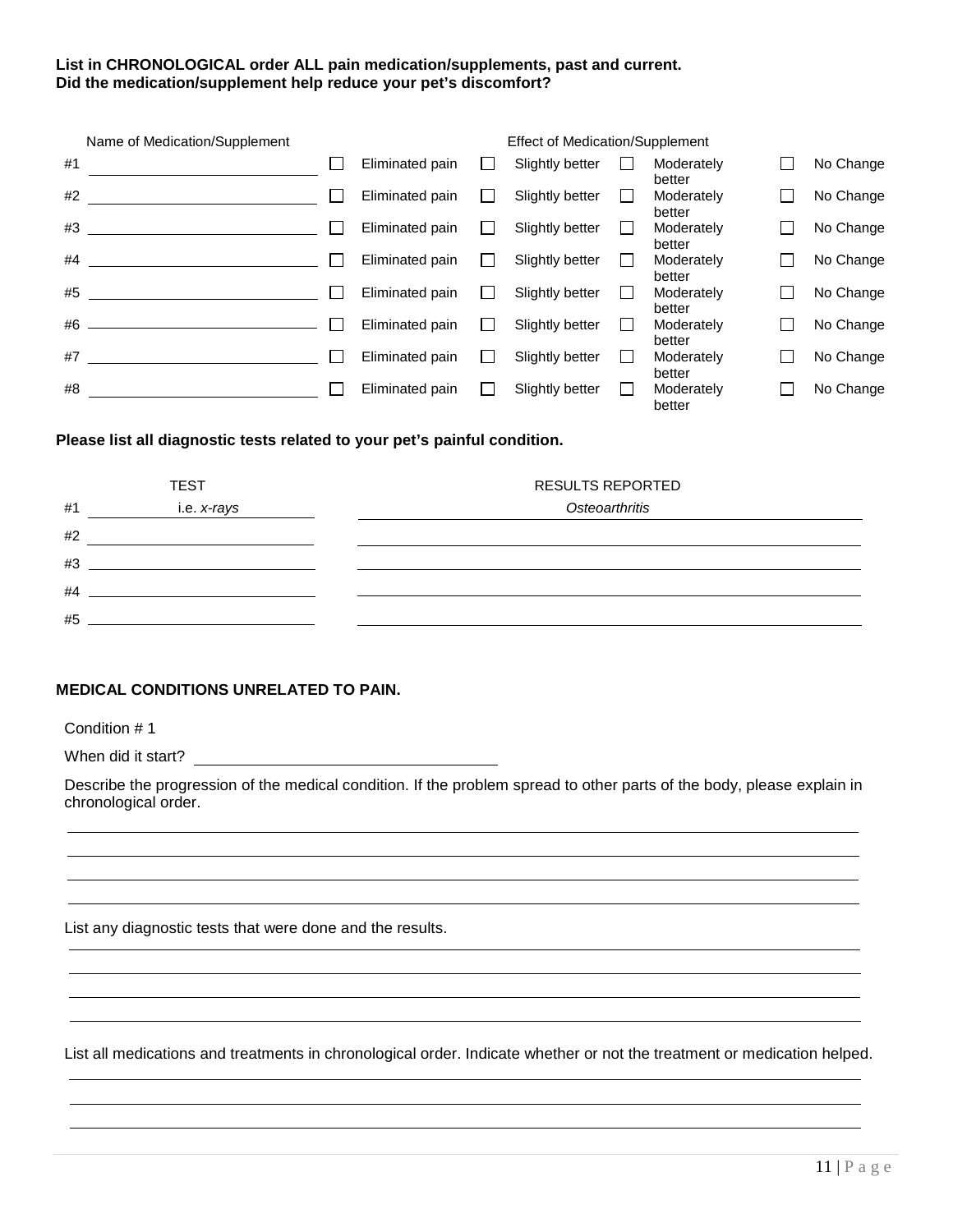Condition # 2

When did it start?

Describe the progression of the medical condition. If the problem spread to other parts of the body, please explain in chronological order.

List any diagnostic tests that were done and the results.

List all medications and treatments in chronological order. Indicate whether or not the treatment or medication helped.

Condition # 3

When did it start?

Describe the progression of the medical condition. If the problem spread to other parts of the body, please explain in chronological order.

List any diagnostic tests that were done and the results.

List all medications and treatments in chronological order. Indicate whether or not the treatment or medication helped.